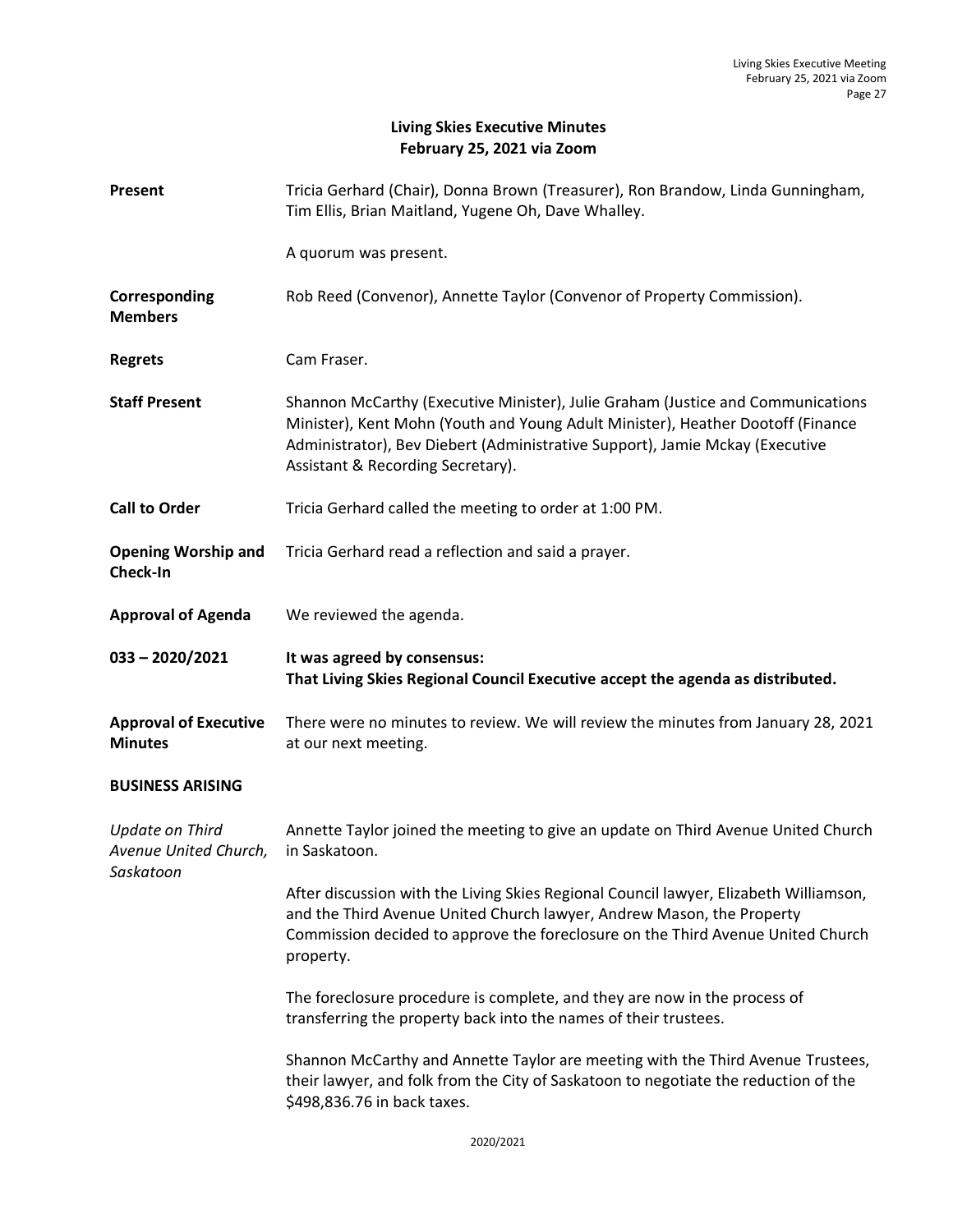|                                                                           | The Property Commission is has not set a date for the disbanding as this decision<br>needs to wait until after the transfer of the property is completed. Cynthia Gunn said<br>we need to the give Third Avenue at least two-week's notice before the proposal is<br>debated/discussed.                                                                                                                                                                                                                                                                                                          |
|---------------------------------------------------------------------------|--------------------------------------------------------------------------------------------------------------------------------------------------------------------------------------------------------------------------------------------------------------------------------------------------------------------------------------------------------------------------------------------------------------------------------------------------------------------------------------------------------------------------------------------------------------------------------------------------|
| Correspondence                                                            | There was no correspondence to review.                                                                                                                                                                                                                                                                                                                                                                                                                                                                                                                                                           |
| <b>Report from the</b><br><b>Executive Minister</b>                       | Shannon McCarthy has been working the with the Property Commission on Third<br>Avenue. Shannon is still working on anti-racism pieces with General Council.                                                                                                                                                                                                                                                                                                                                                                                                                                      |
|                                                                           | Shannon has had meetings with other executive minister to talk about budgeting<br>principles and assessments. They have been discussing ways to bring some regional<br>councils up to paying 100% of their assessments and what is the best and fairest way<br>to do that.                                                                                                                                                                                                                                                                                                                       |
|                                                                           | Staff are trying to use up the vacation days they carried over from 2020 which must<br>be used up by March 31, 2021.                                                                                                                                                                                                                                                                                                                                                                                                                                                                             |
| <b>STAFF REPORTS</b>                                                      |                                                                                                                                                                                                                                                                                                                                                                                                                                                                                                                                                                                                  |
| <b>Justice and</b><br><b>Communications</b>                               | Julie Graham reported.                                                                                                                                                                                                                                                                                                                                                                                                                                                                                                                                                                           |
| <b>Conversion Update</b>                                                  | Thirty-three people attended an affirming gathering. Julie had hoped to have a final<br>draft on a provincial ban on conversion therapy. The draft is currently with the NDP<br>shadow critics.                                                                                                                                                                                                                                                                                                                                                                                                  |
| Sponsorship Request:<br>Decriminalization of<br><b>Illegal Substances</b> | We reviewed a proposal submitted by Jeffrey Dale of Shining Waters Regional Council<br>about co-sponsoring a three-part conversation around the need for the<br>Decriminalization of Illicit Substances for Personal Use across the country. Part of this<br>conversation also includes how The United Church of Canada is involved in harm<br>reduction. The proposal does not include a request for money, and it is not suggesting<br>the regional council take a position on the issue. The regional council would join a<br>space to hear stories and have a conversation about this issue. |
|                                                                           | We agreed that we support having a space available for people to be part of this<br>conversation. Tricia Gerhard will reply to Jeffrey Dale letting him know we have<br>agreed to support his co-sponsoring proposal.                                                                                                                                                                                                                                                                                                                                                                            |
| <b>PASTORAL RELATIONS</b>                                                 | Tracy Murton reported.                                                                                                                                                                                                                                                                                                                                                                                                                                                                                                                                                                           |
|                                                                           | Fallout from the pandemic has touched every piece of pastoral relations work.                                                                                                                                                                                                                                                                                                                                                                                                                                                                                                                    |
| Committee on<br>Community of Faith<br>Support                             | The Committee on has recommended to communities of faith that they submit a<br>modified version of their annual reports. The pandemic implications are becoming<br>clear in their budgets and have caused some to review their governance structure.                                                                                                                                                                                                                                                                                                                                             |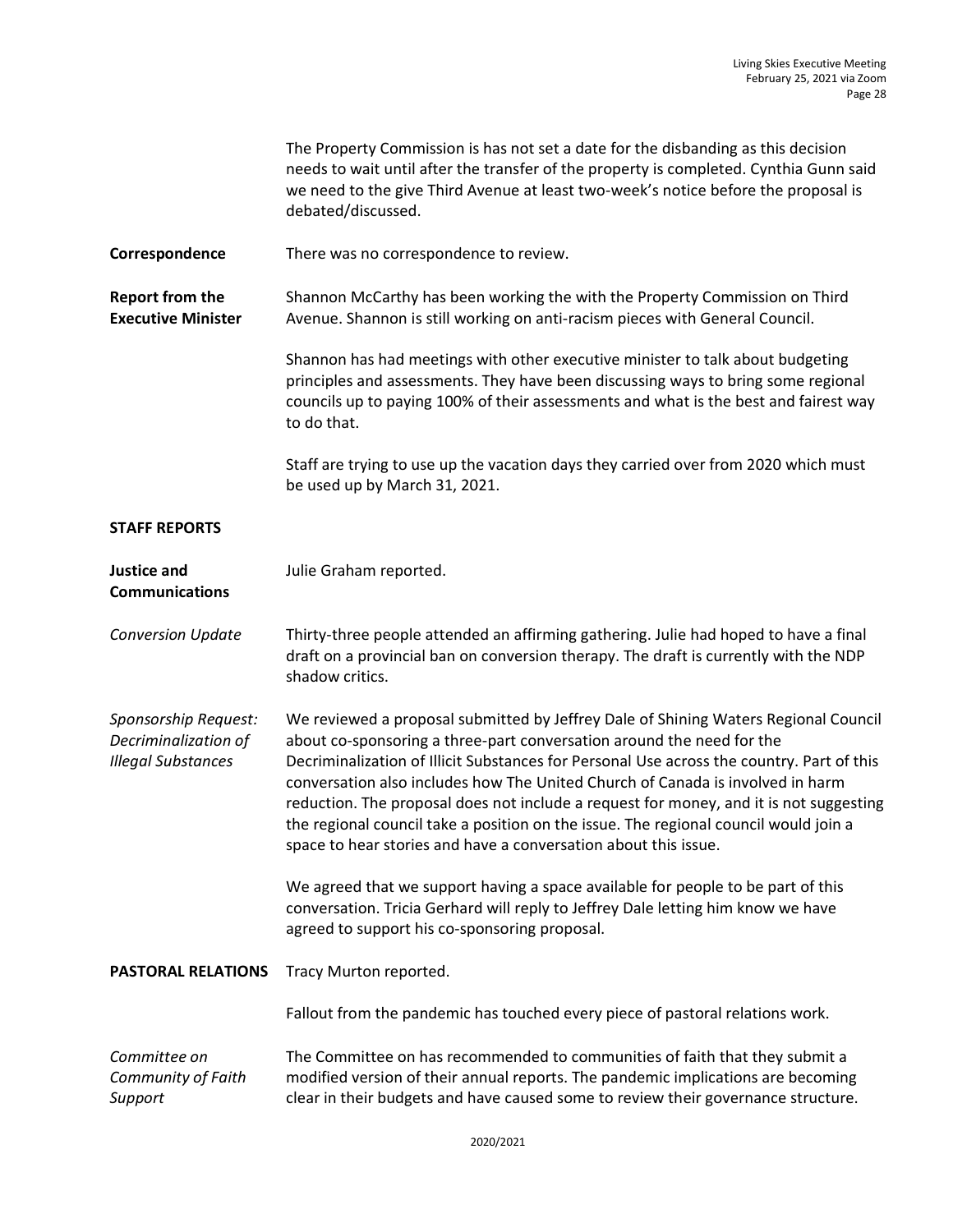KelWood Pastoral Charge has submitted a motion to revise their governance structure which would combine their two governance structures into one.

**034 – 2020/2021 It was agreed by consensus: That Living Skies Regional Council Executive, on the recommendation of the Committee on Community of Faith Support, having reviewed all the appropriate documentation, approves the revised governance structure for KelRose Pastoral Charge.**

*Committee on Lay Leadership Support* The Committee on Lay Leadership Support has been working to enable lay leaders to provide worship leadership. They have received a number of requests for exemptions to the policy that limits the number of services one person can do in a church.

*Committee on Ministry Personnel Support* The Committee on Ministry Personnel Support sent out a wellness survey. Approximately 33% of those who were sent the survey responded.

> People were given many options to express how they are doing, feeling, and coping. The highest response from the survey was weary. There was also a positive element to the replies in that people were weary but also hopeful; they feel depleted but also supported. The survey connects to the retreat at St. Andrew's College next month. A number of unique workshops are being offered for people to engage with.

The General Council responded to the letter from Rick McCorrister and other pensioners about increased pension/benefit premiums saying they would review the plan in 2022.

In the meantime, the Committee on Ministry Personnel Support is working on ways to support pensioners. The first thing they will do is send a survey to pensioners and ask how they are being impacted by the increase. The next piece is to think of ways to offer concrete support to those who are feeling negatively impacted.

**Youth and Young Adult Ministry** Kent Mohn reported.

Camps are starting up again and have been coming up with creative ways to offer ministry programs online. Everyone is struggling with the online meetings, especially the youth.

**FINANCE** The audit in underway and there is nothing new to review from finance at this time.

There was nothing new to report from incorporated ministries.

**Incorporated Ministries**

**REPORTS**

**Nominations** Susan Reed joined the meeting to discuss the updated process to nominate commissioners for General Council 44.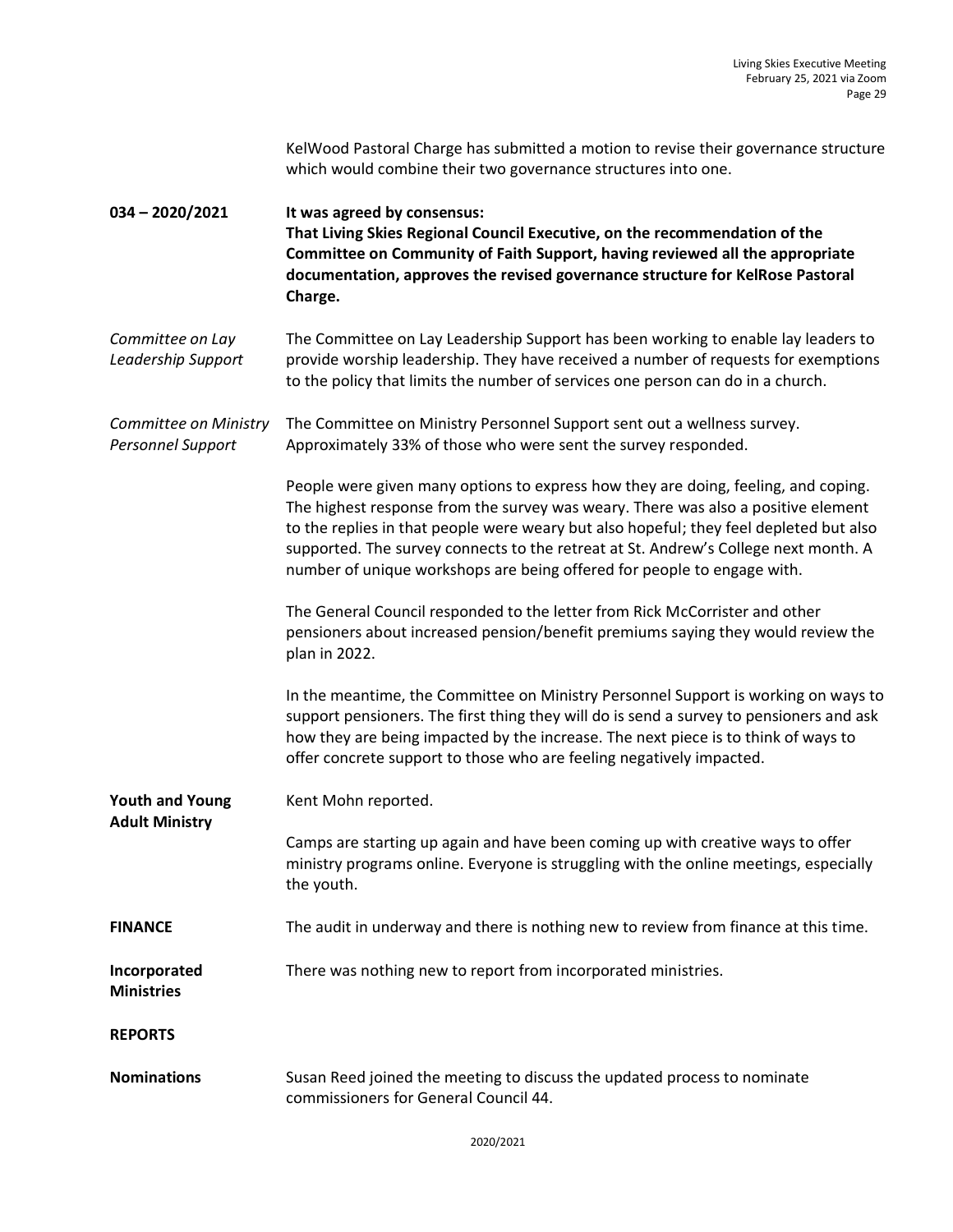|                                                       | Nominations began the process a year to seek applications from people who were<br>interested in letting their names stand to be considered as commissioners for General<br>Council 44. The pandemic impacted the timeline of this process and they had to<br>restart the course of seeking commissioners.                                                                                                                                                                               |
|-------------------------------------------------------|-----------------------------------------------------------------------------------------------------------------------------------------------------------------------------------------------------------------------------------------------------------------------------------------------------------------------------------------------------------------------------------------------------------------------------------------------------------------------------------------|
|                                                       | There are a lot of things that are unknown at this time. We believe there is a<br>likelihood that General Council 44 will take place entirely online with other pieces of<br>the meeting happening in the weeks and months leading up to that summer. General<br>Council is still asking for regional councils to submit names for commissioners by June<br>14, 2021.                                                                                                                   |
|                                                       | A letter was sent out in March 2020 seeking commissioners which outlined a regional<br>council approved process and timeline. The Nominations committee received a few<br>applications as a result of this letter.                                                                                                                                                                                                                                                                      |
| 2020 Process to Name<br>Commissioners                 | The 2020 approved process to name commissioners:<br>Interested applicants would fill in a form.<br>$\bullet$<br>Submit the form to the Nominations committee by a set deadline.<br>$\bullet$<br>Nominations committee would review the applications received.<br>٠<br>Based on diversity requirements, put together a slate to bring to the regional<br>$\bullet$<br>meeting.<br>The regional council would vote on the slate of names at the regional council<br>$\bullet$<br>meeting. |
|                                                       | What process does the Executive envision for the election of General Council<br>commissioners? Does the Executive think the approved process from 2020 will still<br>work?                                                                                                                                                                                                                                                                                                              |
|                                                       | We think the past process of naming commissioners has worked and we are<br>comfortable with the Nominations Committee bringing a slate to the Regional<br>Council. If the Nominations Committee sent a preliminary report to the Executive, it<br>could be reviewed for the diversity requirements with a second set of eyes.                                                                                                                                                           |
|                                                       | A note needs to go out stating there will not be an option for names to come forward<br>past the deadline and nominations will not be taken from the (virtual) floor.                                                                                                                                                                                                                                                                                                                   |
|                                                       | Applications need to be submitted to the Nominations Committee by mid-May.                                                                                                                                                                                                                                                                                                                                                                                                              |
| Nominations to the<br><b>Nominations</b><br>Committee | The Nominations Committee is down to three members. Please forward any names<br>you have to join the Nominations Committee.                                                                                                                                                                                                                                                                                                                                                             |
| Support for GC<br>Commissioners                       | We want to avoid people not applying to be named as a General Council<br>commissioner because so many details of General Council 44 are still unknown.<br>Whether the meeting takes place virtually or in-person, the Executive is prepared to<br>ensure those who are elected as commissioners will have the tools they need to                                                                                                                                                        |